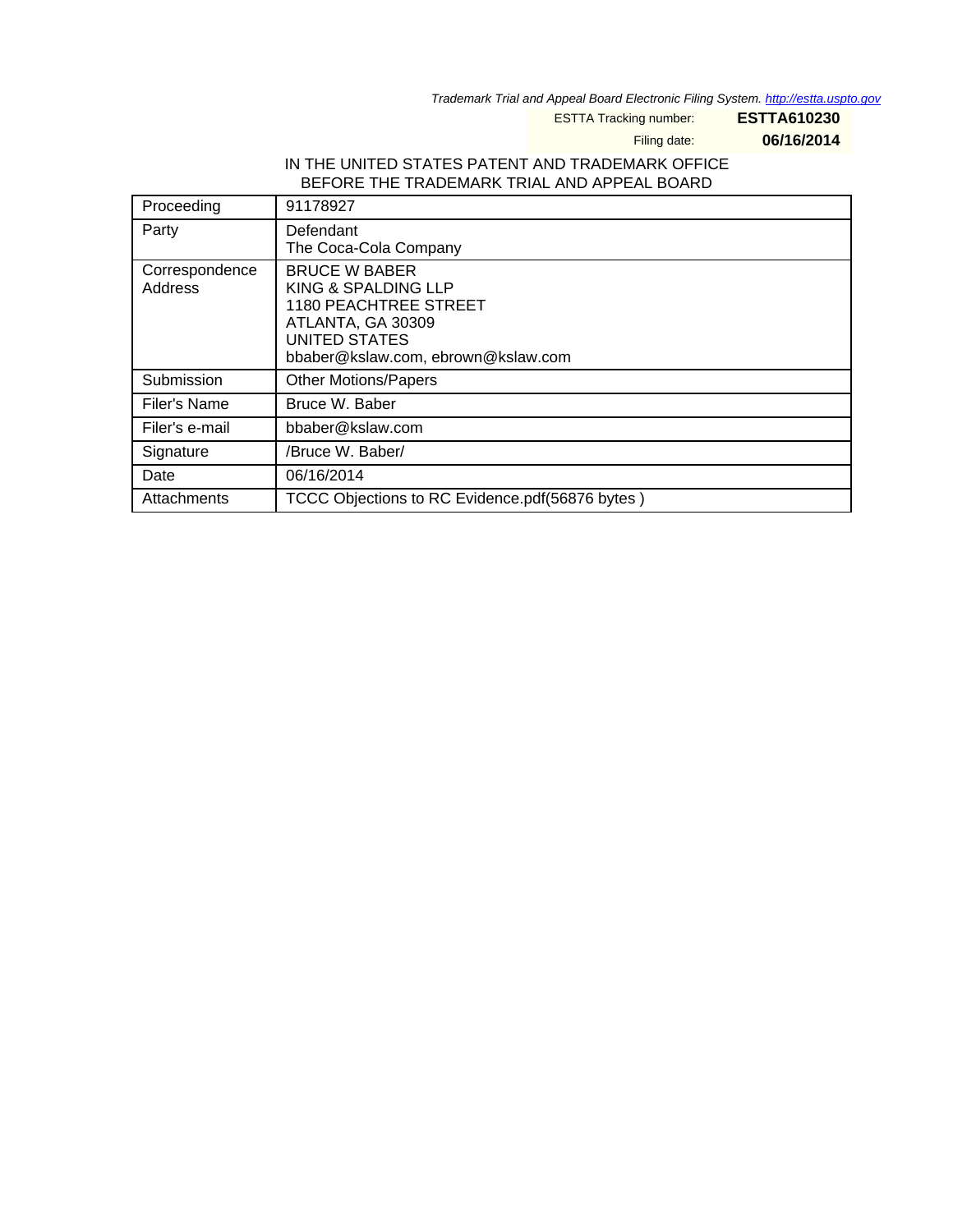#### IN THE UNITED STATES PATENT AND TRADEMARK OFFICE

#### BEFORE THE TRADEMARK TRIAL AND APPEAL BOARD

| ROYAL CROWN COMPANY, INC.<br>and DR. PEPPER/SEVEN UP, INC., |             | <b>Consolidated Proceedings:</b>                                                                         |
|-------------------------------------------------------------|-------------|----------------------------------------------------------------------------------------------------------|
| Opposers,                                                   |             | OPPOSITION NO. 91178927<br>OPPOSITION NO. 91180771<br>OPPOSITION NO. 91180772                            |
| V.<br>THE COCA-COLA COMPANY,                                |             | OPPOSITION NO. 91183482<br>OPPOSITION NO. 91185755<br>OPPOSITION NO. 91186579<br>OPPOSITION NO. 91189847 |
| Applicant.                                                  |             | OPPOSITION NO. 91190658                                                                                  |
|                                                             | $-$ and $-$ |                                                                                                          |
| THE COCA-COLA COMPANY,                                      |             |                                                                                                          |
| Opposer,                                                    |             |                                                                                                          |
| $V_{\cdot}$                                                 |             | OPPOSITION NO. 91184434                                                                                  |
| ROYAL CROWN COMPANY, INC.<br>and DR. PEPPER/SEVEN UP, INC., |             |                                                                                                          |
| Applicants.                                                 |             |                                                                                                          |

#### THE COCA-COLA COMPANY'S STATEMENT OF OBJECTIONS TO ROYAL CROWN COMPANY, INC. AND DR. PEPPER/SEVEN UP, INC.'S EVIDENCE

The Coca-Cola Company ("TCCC") states herein its objections to certain

evidence of record introduced by Royal Crown Company, Inc. and Dr. Pepper/Seven

Up, Inc. (collectively, "RC") in the above-captioned proceedings.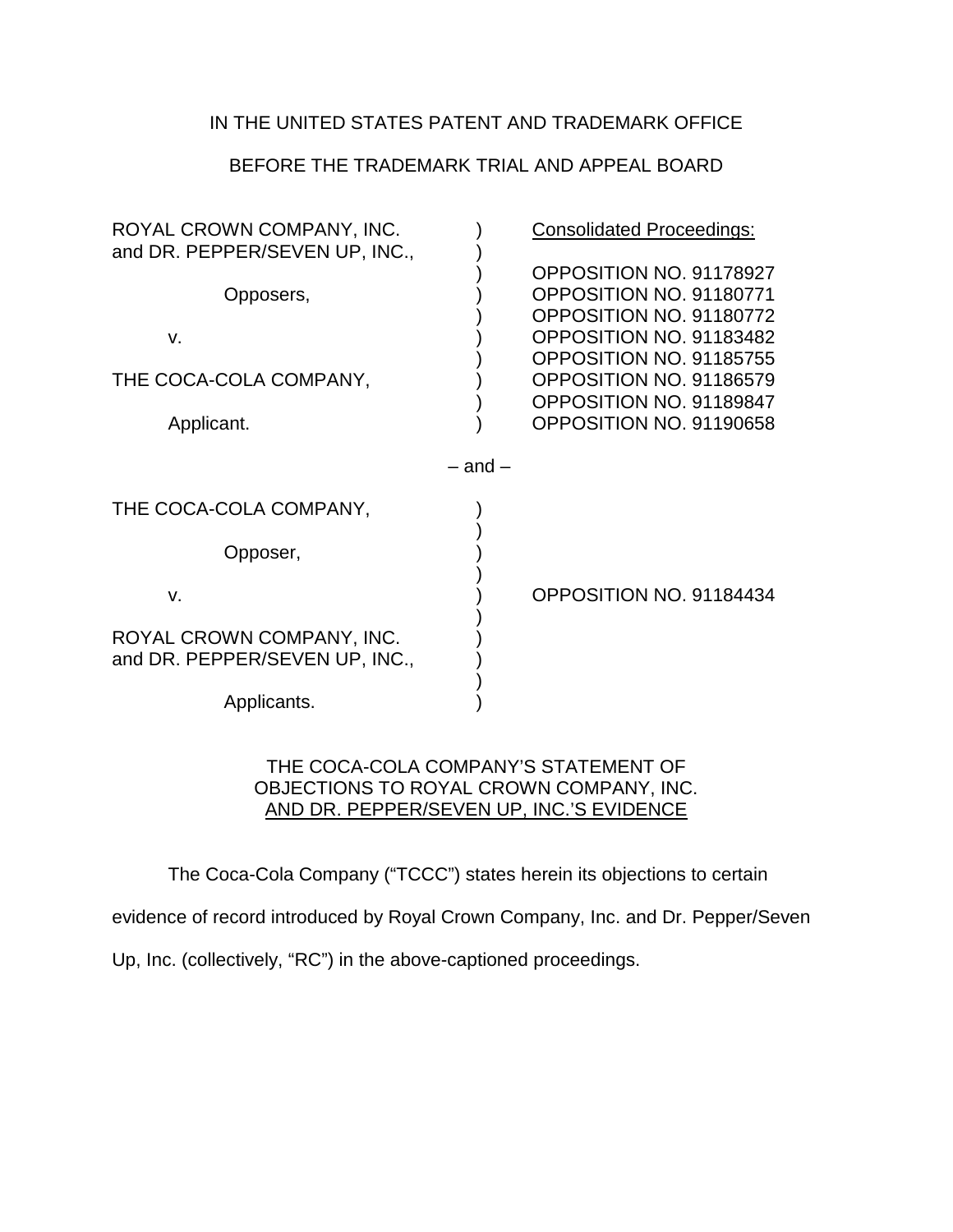## I. Objections To Testimony Depositions And Exhibits

For the reasons stated below, TCCC requests that the Board exclude the

following deposition excerpts and exhibits from the record in these proceedings:

Witness: Robert Marciano, Beverage Marketing USA, Inc.

| Objectionable<br>Testimony / Exhibit | <b>Basis of Objection</b>                                                                                                                                                                                                                                                                                              |
|--------------------------------------|------------------------------------------------------------------------------------------------------------------------------------------------------------------------------------------------------------------------------------------------------------------------------------------------------------------------|
| $32:19 - 34:14$                      | Lack of foundation -- No foundation was laid for Mr.<br>Marciano's testimony regarding whether or not certain<br>entities offer the Arnold Palmer Half & Half Zero product<br>online. (TCCC stated its objection on the record at<br>33:13:14; 34:16-17)                                                               |
| 48:17-23                             | Lack of foundation -- No foundation was laid for Mr.<br>Marciano's testimony regarding the basis of his<br>understanding of the meaning of the term "zero" in the<br>names of beverage products; this is improper opinion<br>testimony. (TCCC stated its objection on the record at<br>48:20-21). See Fed.R.Evid. 701. |
| <b>RC 132</b>                        | Lack of foundation -- No foundation was laid for Mr.<br>Marciano to testify regarding these Internet printouts.<br>(TCCC stated its objections on the record at 33:13-14;<br>$34:16-17$ ).                                                                                                                             |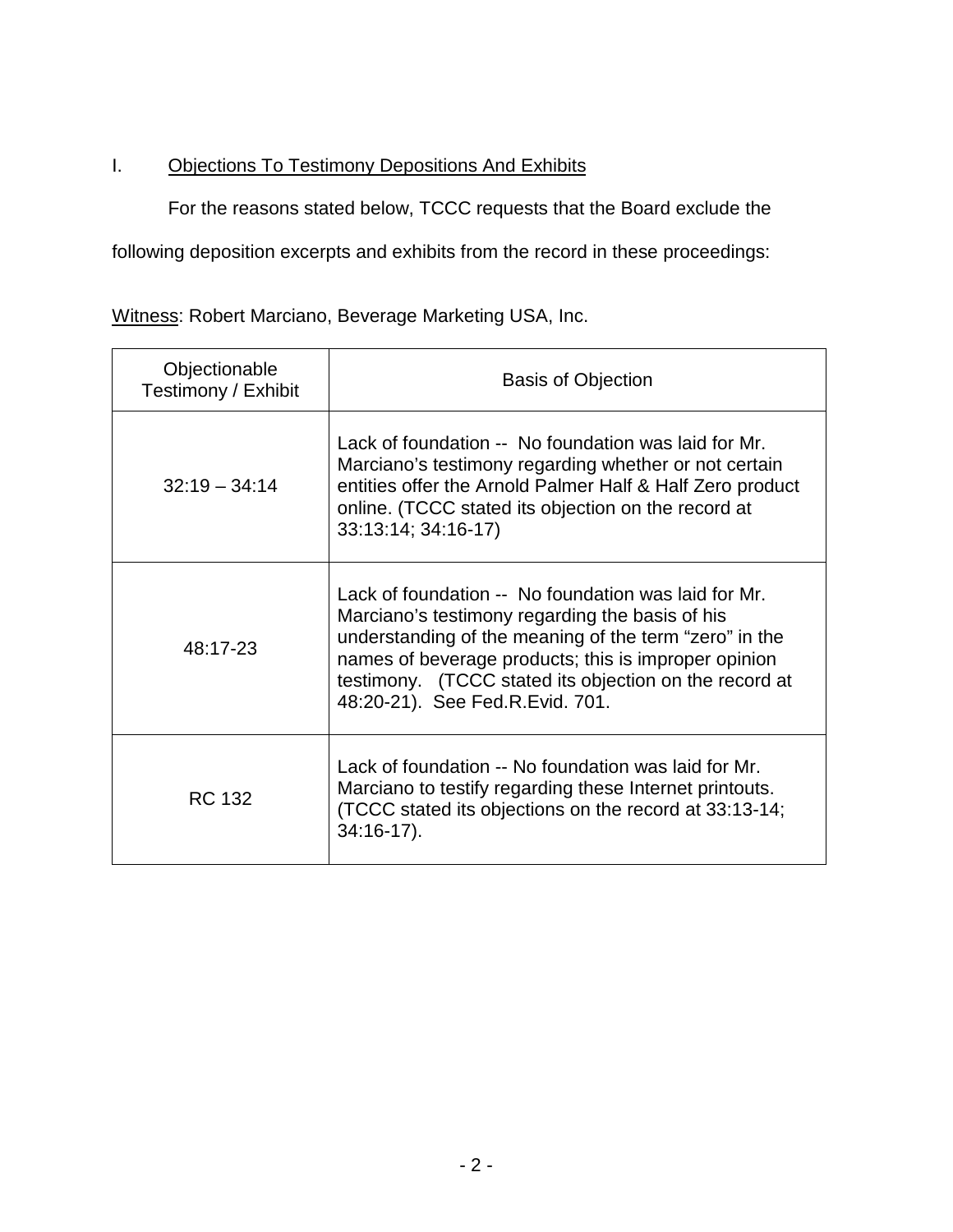Witness: Christopher John Reed, Reed's Inc.

| Objectionable<br>Testimony / Exhibits | <b>Basis of Objection</b>                                                                                                                                                                                                                                                                                                                    |
|---------------------------------------|----------------------------------------------------------------------------------------------------------------------------------------------------------------------------------------------------------------------------------------------------------------------------------------------------------------------------------------------|
| $31:7-12$                             | Lack of foundation -- No foundation was laid for Mr.<br>Reed's testimony regarding his understanding of the<br>meaning of the term "zero" in name of TCCC's ZERO<br>products; this is improper opinion testimony. (TCCC<br>stated its objection on the record at 31:10). See<br>Fed.R.Evid. 701.                                             |
| $31:13-19$                            | Lack of foundation -- No foundation laid for Mr. Reed's<br>testimony regarding whether the use of ZERO by TCCC<br>in their product name has any different meanings than<br>the use of ZERO in the VIRGIL'S ZERO name; this is<br>improper opinion testimony. (TCCC stated its objection<br>on the record at 31: 17-18). See Fed.R.Evid. 701. |

# Witness: Chris Barnes, Dr. Pepper Snapple Group

| Objectionable<br>Testimony / Exhibits                                  | <b>Basis of Objection</b>                                                                                                                                                                                                                                                                                                                                                                                                       |
|------------------------------------------------------------------------|---------------------------------------------------------------------------------------------------------------------------------------------------------------------------------------------------------------------------------------------------------------------------------------------------------------------------------------------------------------------------------------------------------------------------------|
| Trial Declaration of<br><b>Chris Barnes at Exhibit</b><br><b>RC 18</b> | Lack of foundation – Mr. Barnes does not know if these<br>were the final ads used on the subway cars, if any of the<br>other companies participating in the review of the<br>campaign materials provided any feedback on the<br>version of the ads shown in RC 18, and he has never<br>seen the full set of final advertising cards. (Deposition of<br>Chris Barnes ("Barnes Test.) at 21:5-7; 25:10-26:6;<br>45:12-14; 19-21). |
| Trial Declaration of<br>Chris Barnes at 8                              | Hearsay – The portions of Mr. Barnes' testimony<br>regarding the "Delivering Choices NYC" campaign and<br>the goal of the campaign that are based on<br>communications with the ABA are hearsay not falling<br>within any exception, and improper opinion testimony.<br>See Fed.R.Evid. 802, 701.                                                                                                                               |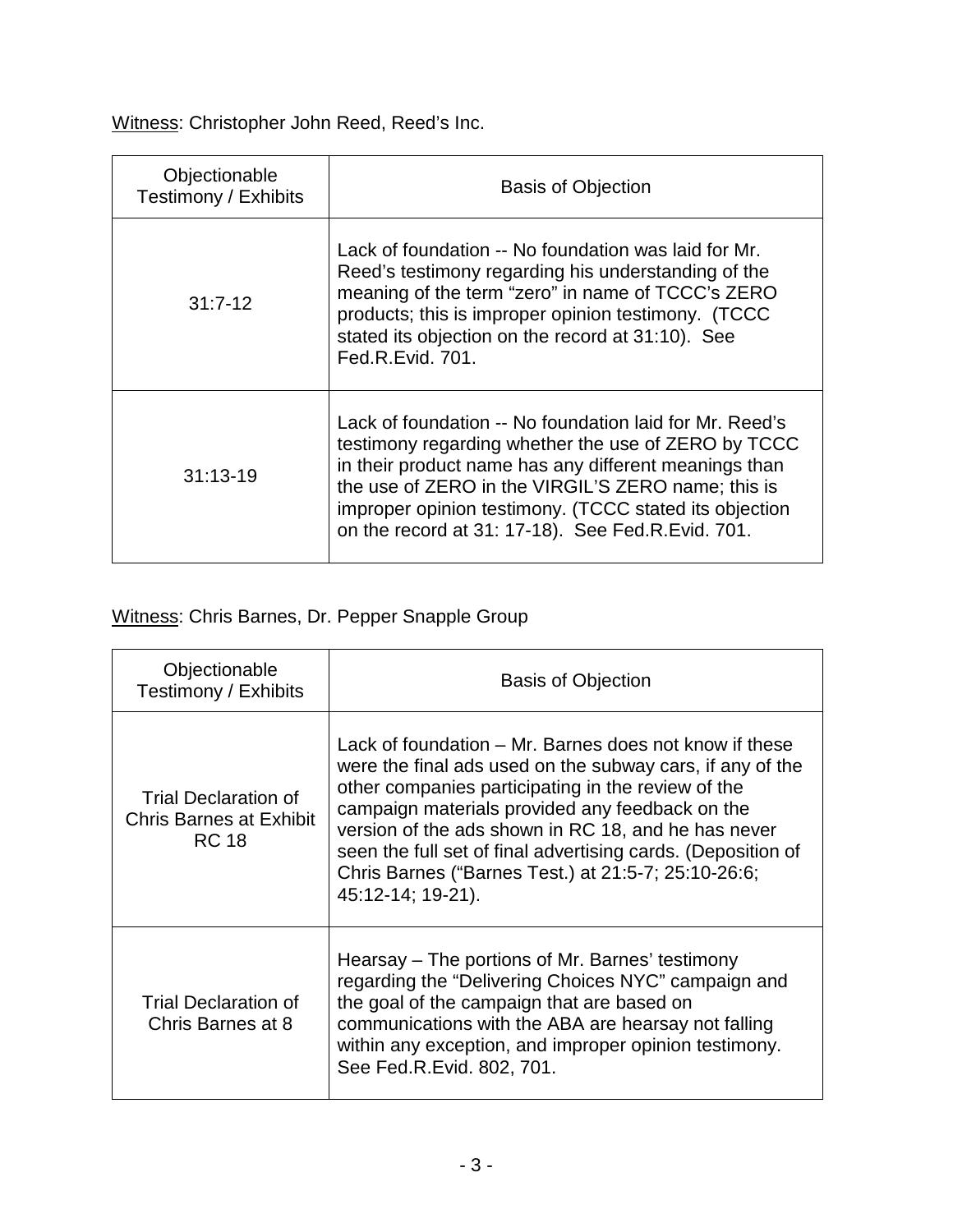| Objectionable<br>Testimony / Exhibits      | <b>Basis of Objection</b>                                                                                                                                                                                                                                                                               |
|--------------------------------------------|---------------------------------------------------------------------------------------------------------------------------------------------------------------------------------------------------------------------------------------------------------------------------------------------------------|
| Trial Declaration of<br>Chris Barnes at 10 | Hearsay – Mr. Barnes' testimony regarding the time<br>frame that the "Delivering Choices NYC" subway<br>advertisements ran and the scope of use of these<br>advertisements is hearsay not falling within any<br>exception. (Barnes Test. at 36:25-37:3; 41:18-22;<br>43:25-44:12). See Fed.R.Evid. 802. |
| $13:25 - 14:17$                            | Hearsay -- Mr. Barnes testimony regarding the time<br>frame that the "Delivering Choices NYC" subway<br>advertisements ran and the scope of use of these<br>advertisements is hearsay not falling within any<br>exception. See Fed.R.Evid. 802.                                                         |

Witness: Mario Ortiz, Fross Zelnick Lehrman & Zissu, P.C.

| <b>Objectionable Exhibits</b>                                | <b>Basis of Objection</b>                                                                                                                                                                                                                                                                                                                                                                                                                                                                                                                                                                              |
|--------------------------------------------------------------|--------------------------------------------------------------------------------------------------------------------------------------------------------------------------------------------------------------------------------------------------------------------------------------------------------------------------------------------------------------------------------------------------------------------------------------------------------------------------------------------------------------------------------------------------------------------------------------------------------|
| Declaration of Mario<br>Ortiz at Exhibits RC 20<br>$-$ RC 52 | Lack of foundation – The photographs submitted were<br>taken in either 2008 or 2010. Prior to signing the Trial<br>Declaration of Mario Ortiz on July 12, 2013, Mr. Ortiz did<br>nothing to determine whether any of the products shown<br>in the photographs were still on the market or whether the<br>product packaging was still the same as shown in the<br>photographs. Further, Mr. Ortiz does not know how long<br>the packaging that is shown in these photographs were<br>used by the companies that made the products.<br>(Deposition of Mario Ortiz ("Ortiz Deposition at 34:21 -<br>35:12 |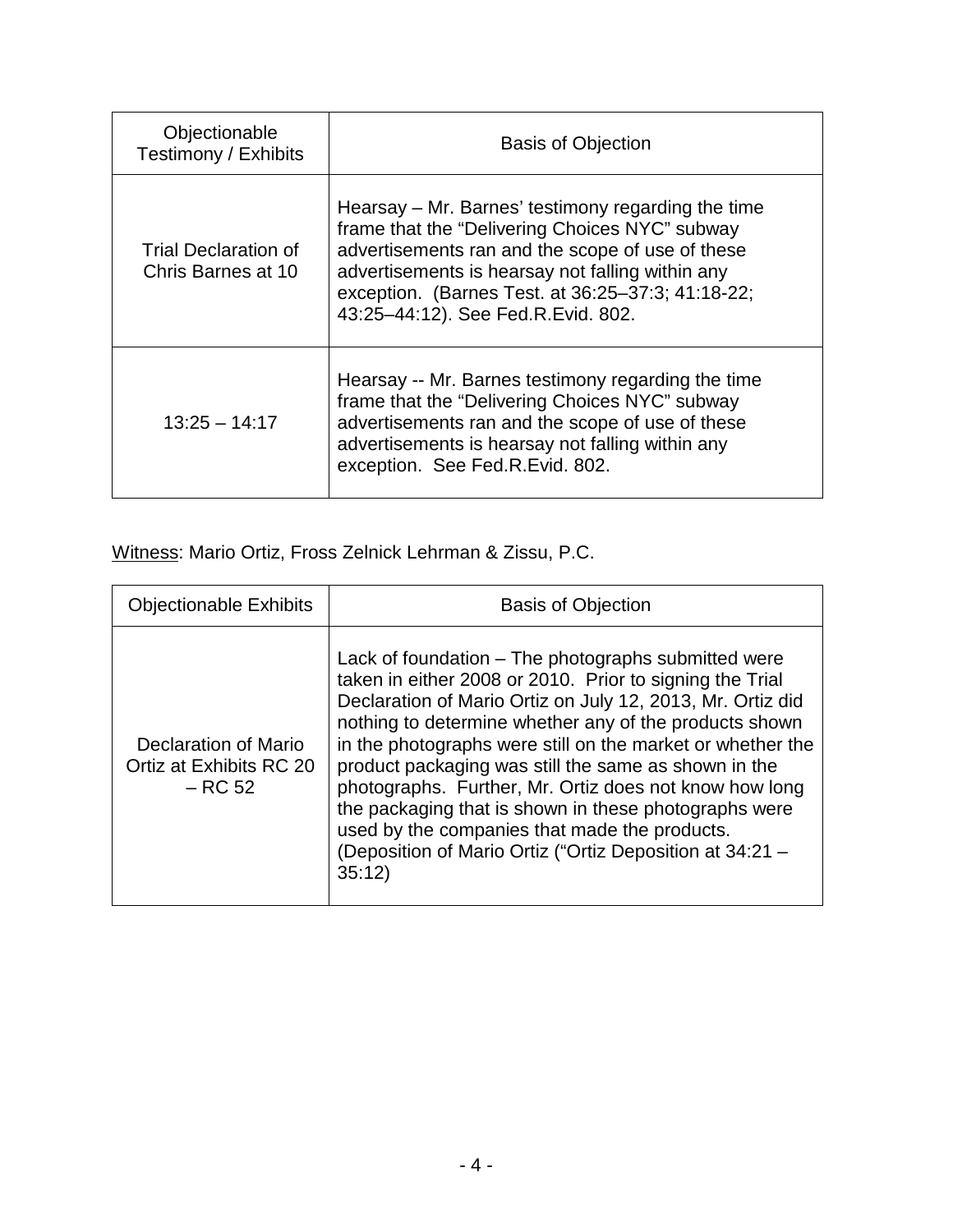| <b>Objectionable Exhibits</b>                         | <b>Basis of Objection</b>                                                                                                                                                                                                                                                                                                                                                                                                       |
|-------------------------------------------------------|---------------------------------------------------------------------------------------------------------------------------------------------------------------------------------------------------------------------------------------------------------------------------------------------------------------------------------------------------------------------------------------------------------------------------------|
| <b>Declaration of Mario</b><br>Ortiz at Exhibit RC 53 | Lack of foundation - Mr. Ortiz does not know whether the<br>product shown in this documents, THE BEAST ZERO, is<br>currently for sale anywhere or if a product that looks like<br>what is shown in this documents was ever sold in the<br>United States. (Ortiz Deposition at 27:1-4; 8-13)<br>Hearsay – The document is inadmissible hearsay as it<br>was submitted to show that the product is in use. See<br>Fed.R.Evid. 802 |
| <b>Declaration of Mario</b><br>Ortiz at Exhibit RC 54 | Lack of foundation – Although Mr. Ortiz claims to have<br>seen the product that is shown in this document on the<br>website www.victoryenergize.com, he has never actually<br>seen the product in stores. (Ortiz Deposition at 27:24 -<br>28:3)<br>Hearsay – The document is inadmissible hearsay as it<br>was submitted to show that the product is in use. See<br>Fed.R.Evid. 802                                             |
| Declaration of Mario<br>Ortiz at Exhibit RC 55        | Lack of foundation – Mr. Ortiz has not seen the products<br>shown in the document in stores. Further, Mr. Ortiz did<br>not verify whether the products shown in the document<br>were in fact for sale in the stores listed on the<br>manufacturer's website.<br>Hearsay – The document is inadmissible hearsay as it<br>was submitted to show that the product is in use. See<br>Fed.R.Evid. 802                                |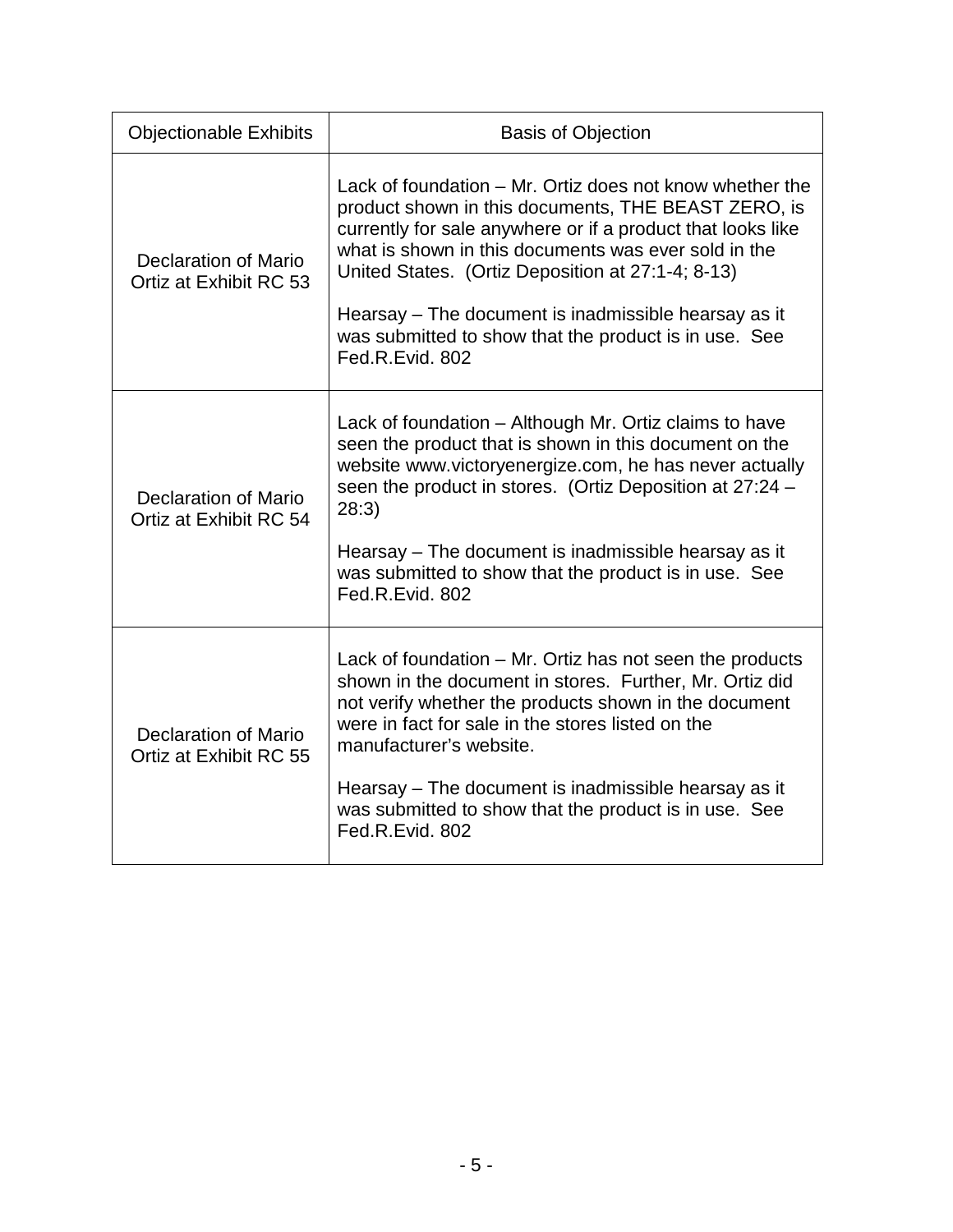Witness: Esperanza Teasdale, PepsiCo

| <b>Objectionable Testimony</b> | <b>Basis of Objection</b>                                                                                                                                                                                                                                                                                                                               |
|--------------------------------|---------------------------------------------------------------------------------------------------------------------------------------------------------------------------------------------------------------------------------------------------------------------------------------------------------------------------------------------------------|
| $26:2 - 7$                     | Lack of foundation - No foundation was provided for Ms.<br>Teasdale to testify about what "zero" means in<br>connection with Vitamin Water Zero; this is improper<br>opinion testimony. (TCCC stated its objection on the<br>record at 26:5-6). See Fed.R.Evid. 701.                                                                                    |
| 32:17-25                       | Relevance –. Ms. Teasdale's testimony is beyond the<br>scope of RC's pretrial disclosures and the deposition<br>notice. (TCCC stated its objection on the record at 32:21-<br>23). See Fed.R.Evid. 402.                                                                                                                                                 |
| 48:4-11                        | Lack of foundation – No foundation was provided for Ms.<br>Teasdale to testify about what "zero" means when used<br>in the name Coke Zero; this is improper opinion<br>testimony. (TCCC stated its objection on the record at<br>48:8-9). See Fed.R.Evid. 701.                                                                                          |
| $48:24 - 49:5$                 | Lack of foundation – No foundation was provided for Ms.<br>Teasdale to testify about what "zero" means when used<br>in a beverage name; this is improper opinion testimony.<br>(TCCC stated its objection on the record at 49:3-4). See<br>Fed.R.Evid. 701.<br>Relevance – See Fed.R.Evid. 402. (TCCC stated its<br>objection on the record at 49:3-4). |
| $49:8 - 50:4$                  | Relevance – Ms. Teasdale's testimony is beyond the<br>scope of RC's pretrial disclosures. See Fed.R.Evid. 402<br>(TCCC stated its objection on the record at 49:12-25).                                                                                                                                                                                 |
| $51:4-17$                      | Relevance - Ms. Teasdale's testimony is beyond the<br>scope of RC's pretrial disclosures. See Fed.R.Evid. 402<br>(TCCC stated its objection on the record at 51:12).                                                                                                                                                                                    |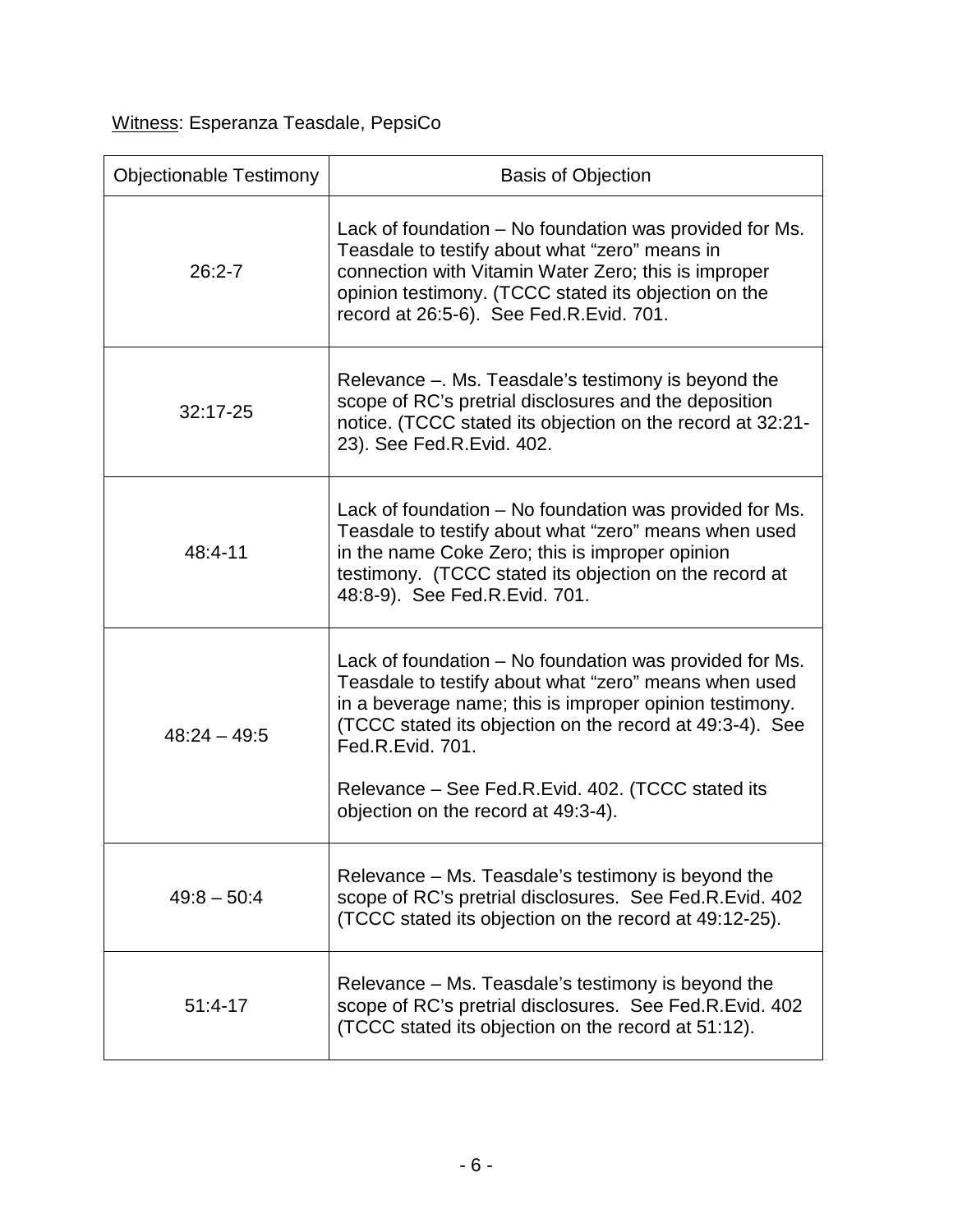| <b>Objectionable Testimony</b> | <b>Basis of Objection</b>                                                                                                                                                                                                                            |
|--------------------------------|------------------------------------------------------------------------------------------------------------------------------------------------------------------------------------------------------------------------------------------------------|
| 56:12-24                       | Lack of foundation – No foundation was provided for Ms.<br>Teasdale to testify about what "zero calorie proposition"<br>means; this is improper opinion testimony. (TCCC stated<br>its objection on the record at 56:16-17). See Fed.R.Evid.<br>701. |

Witness: Harold Miller, Southern Group Enterprises, Inc.

| <b>Objectionable Testimony</b> | <b>Basis of Objection</b>                                                                                                                                                                                                                                                                                                                  |
|--------------------------------|--------------------------------------------------------------------------------------------------------------------------------------------------------------------------------------------------------------------------------------------------------------------------------------------------------------------------------------------|
| $27:6-9$                       | Lack of foundation – No foundation was provided for Mr.<br>Miller to testify about whether BevNET is a source relied<br>on by the beverage industry. (TCCC stated its objection<br>on the record at 27:10-11).                                                                                                                             |
| $39:6 - 11$                    | Lack of foundation – No foundation was provided for Mr.<br>Miller to testify about assumptions made about<br>characteristics of a product with "zero" in the beverage<br>name; this is improper opinion testimony. (TCCC stated<br>its objection on the record at 39:9-10). See Fed.R.Evid.<br>701.                                        |
| $39:22 - 40:25$                | Lack of foundation – No foundation was provided for Mr.<br>Miller to testify about any differences in the meaning of<br>"zero" in how TCCC uses it in products names and how<br>South Group Enterprises, Inc. uses it; this is improper<br>opinion testimony. (TCCC stated its objection on the<br>record at 40:2-3). See Fed.R.Evid. 701. |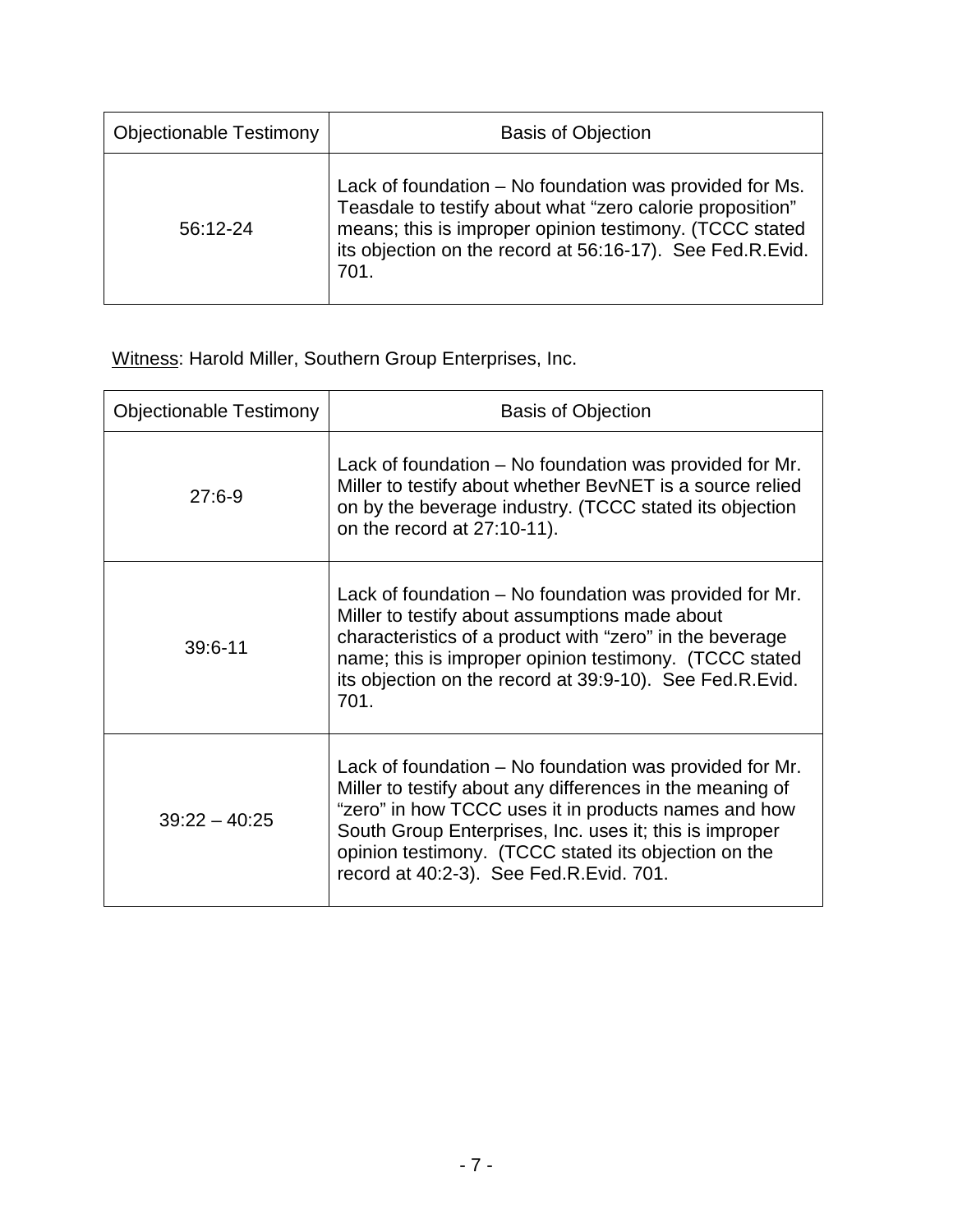Witness: Andrew Springate, Dr. Pepper Snapple Group

| <b>Objectionable Testimony</b><br>and Exhibits                              | <b>Basis of Objection</b>                                                                                                                                                                                                                                                                                                                                 |
|-----------------------------------------------------------------------------|-----------------------------------------------------------------------------------------------------------------------------------------------------------------------------------------------------------------------------------------------------------------------------------------------------------------------------------------------------------|
| July 3, 2013 Declaration<br>of Andrew Springate at<br>$\P$ 10               | Hearsay – Mr. Springate's testimony about when the<br>DIET RITE product launched is hearsay not falling within<br>any exception. (July 9, 2013 Deposition of Andrew<br>Springate ("Springate Deposition") at 36:4 - 37:18). See<br>Fed.R.Evid. 802.                                                                                                       |
| July 3, 2013 Declaration<br>of Andrew Springate at<br>Exhibit RC 2          | Lack of foundation – Mr. Springate does not know if all of<br>the documents were in fact final print ad copy and<br>believes, based on some having a legend on them and<br>others not, that at least some of the documents included<br>in Exhibit RC2 were not final copy. (Springate Deposition<br>at 50:5-23)                                           |
| July 3, 2013 Declaration<br>of Andrew Springate at<br>$\P$ 13               | Hearsay - Mr. Springate's testimony about what "zero"<br>standing alone communicated to consumers and the<br>desire to deemphasize the word "diet" is hearsay not<br>falling within any exception and improper opinion<br>testimony. (Springate Deposition at 52:13-22; 53:15-23).<br>See Fed.R.Evid. 802, 701.                                           |
| July 3, 2013 Declaration<br>of Andrew Springate at<br>Exhibit RC 5          | Lack of foundation / lack of personal knowledge – No<br>foundation was provided for Mr. Springate's testimony<br>regarding Exhibit RC 5. (Springate Deposition at 59:11 -<br>$60:10; 62:25 - 63:10$                                                                                                                                                       |
| July 3, 2013 Declaration<br>of Andrew Springate at<br>Exhibits RC 10 and 11 | Lack of foundation / Lack of personal knowledge /<br>Hearsay – Mr. Springate did not verify the authenticity<br>and completeness of the documents and declares they<br>are copies of records based on what he was told about<br>them. Mr. Springate's testimony is hearsay not falling<br>within any exception. (Springate Deposition at 98:16 -<br>99:19 |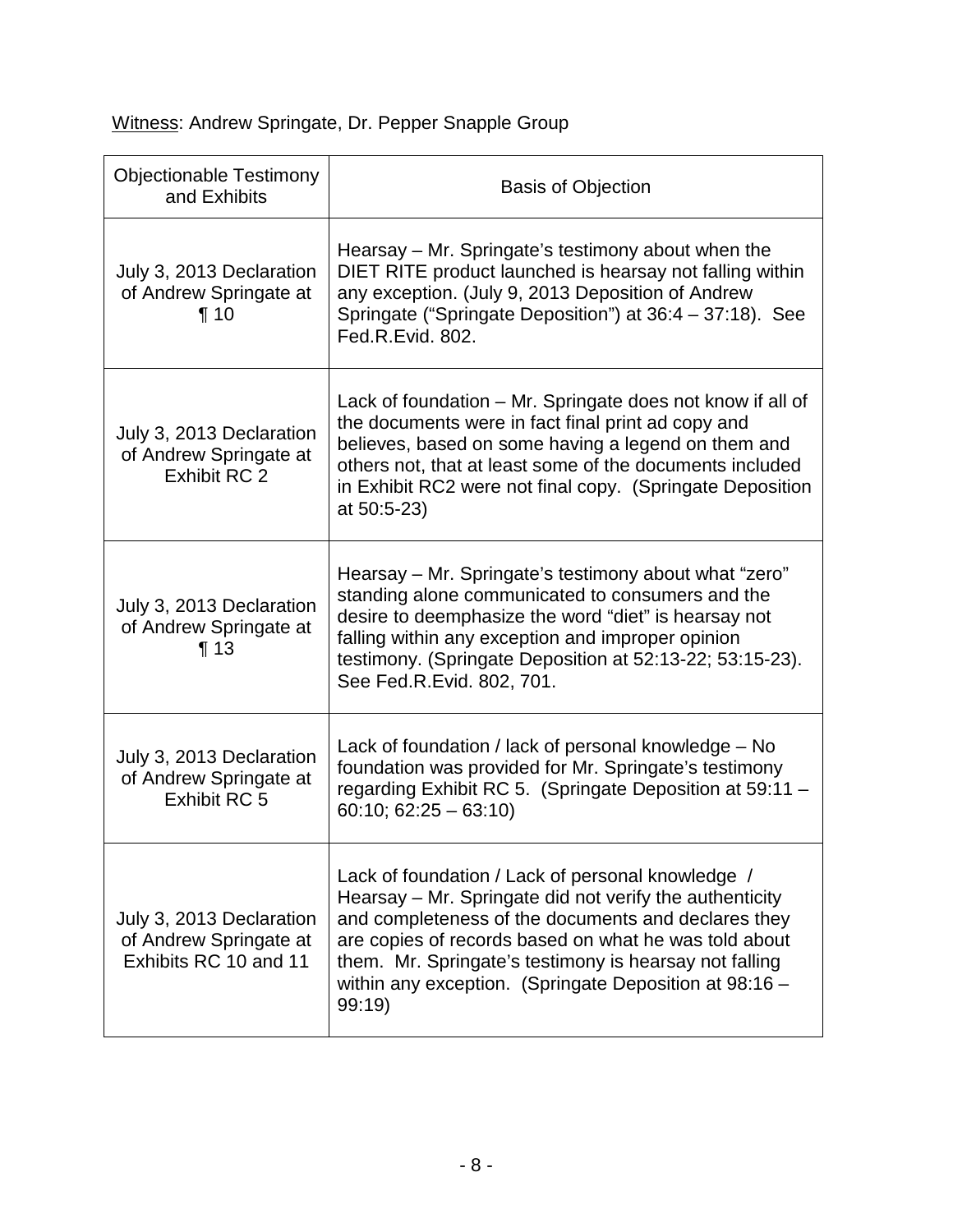| <b>Objectionable Testimony</b><br>and Exhibits                        | <b>Basis of Objection</b>                                                                                                                                                                                                                                                                                                                                                                               |  |
|-----------------------------------------------------------------------|---------------------------------------------------------------------------------------------------------------------------------------------------------------------------------------------------------------------------------------------------------------------------------------------------------------------------------------------------------------------------------------------------------|--|
| November 25, 2013<br><b>Declaration of Andrew</b><br>Springate at 1 4 | Lack of foundation / Lack of personal knowledge – Mr.<br>Springate did not take any steps to confirm the<br>information included in paragraph 4 and does not have<br>personal knowledge of whether or not there has been any<br>confusion between any products of RC and TCCC.<br>December 4, 2013 Deposition of Andrew Springate<br>("December 2013 Springate Deposition") at 14:18 - 17:9)            |  |
| November 25, 2013<br>Declaration of Andrew<br>Springate at $\P$ 6     | Lack of foundation – Mr. Springate did not provide any<br>foundation for his testimony regarding the letter<br>referenced in paragraph 6 of his November 25, 2013<br>Declaration. (December 2013 Springate Deposition at<br>$6:23 - 11:12$ ).<br>Hearsay – Mr. Springate's testimony about the letter<br>referenced in paragraph 6 is hearsay not falling within<br>any exception. See Fed. R Evid. 802 |  |

#### II. Objections To Portions of Opposers' Notice of Reliance On Printed Publications

For the reasons stated below, TCCC requests that the Board exclude the

following exhibits submitted by RC from the record in these proceedings:

| <b>Objectionable Exhibits</b> | <b>Basis of Objection</b>                                                                                                                                                                                                                                                                                                                                                               |  |
|-------------------------------|-----------------------------------------------------------------------------------------------------------------------------------------------------------------------------------------------------------------------------------------------------------------------------------------------------------------------------------------------------------------------------------------|--|
| $RC$ 129 $-$ 169              | Hearsay -- RC submitted these exhibits to show the<br>existence of third parties who use the term or numeral<br>zero in connection with their beverage products and to<br>show that zero is generic and/or descriptive. (Notice of<br>Reliance at $\P$ 1(a)-(oo). The submission of these<br>documents for the above reasons constitutes<br>inadmissible hearsay under Fed.R.Evid. 802. |  |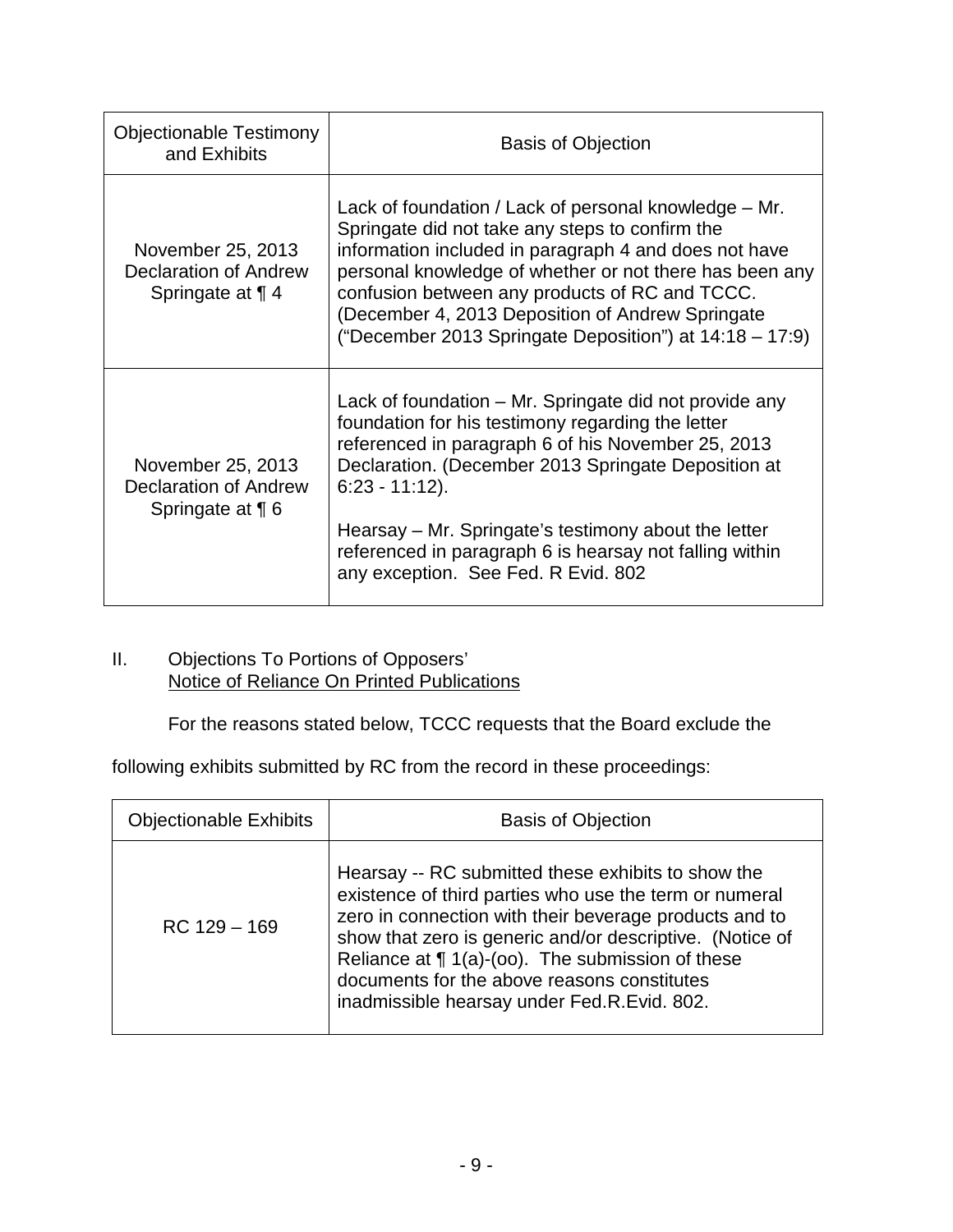| <b>Objectionable Exhibits</b> | <b>Basis of Objection</b>                                                                                                                                                                                                                                                                                                                           |  |  |
|-------------------------------|-----------------------------------------------------------------------------------------------------------------------------------------------------------------------------------------------------------------------------------------------------------------------------------------------------------------------------------------------------|--|--|
| RC 187-188                    | Hearsay -- RC submitted these exhibits to demonstrate<br>how consumers view the "0 cal carb sug" tagline on DIET<br>PEPSI and PEPSI MAX products. (Notice of Reliance at<br>¶ 3(a)-(b). The submission of these documents for the<br>above purpose constitutes inadmissible hearsay under<br>Fed.R.Evid. 802.                                       |  |  |
| RC 190                        | The printouts from the website www.dietrite.com showing<br>RC's marketing of the DIET RITE PURE ZERO product<br>on the Internet (Notice of Reliance at ¶ 4) were not<br>produced during discovery despite the fact that they were<br>requested in document requests. RC is prohibited from<br>relying on these printouts. Fed. R. Civ. P. 37(c)(1). |  |  |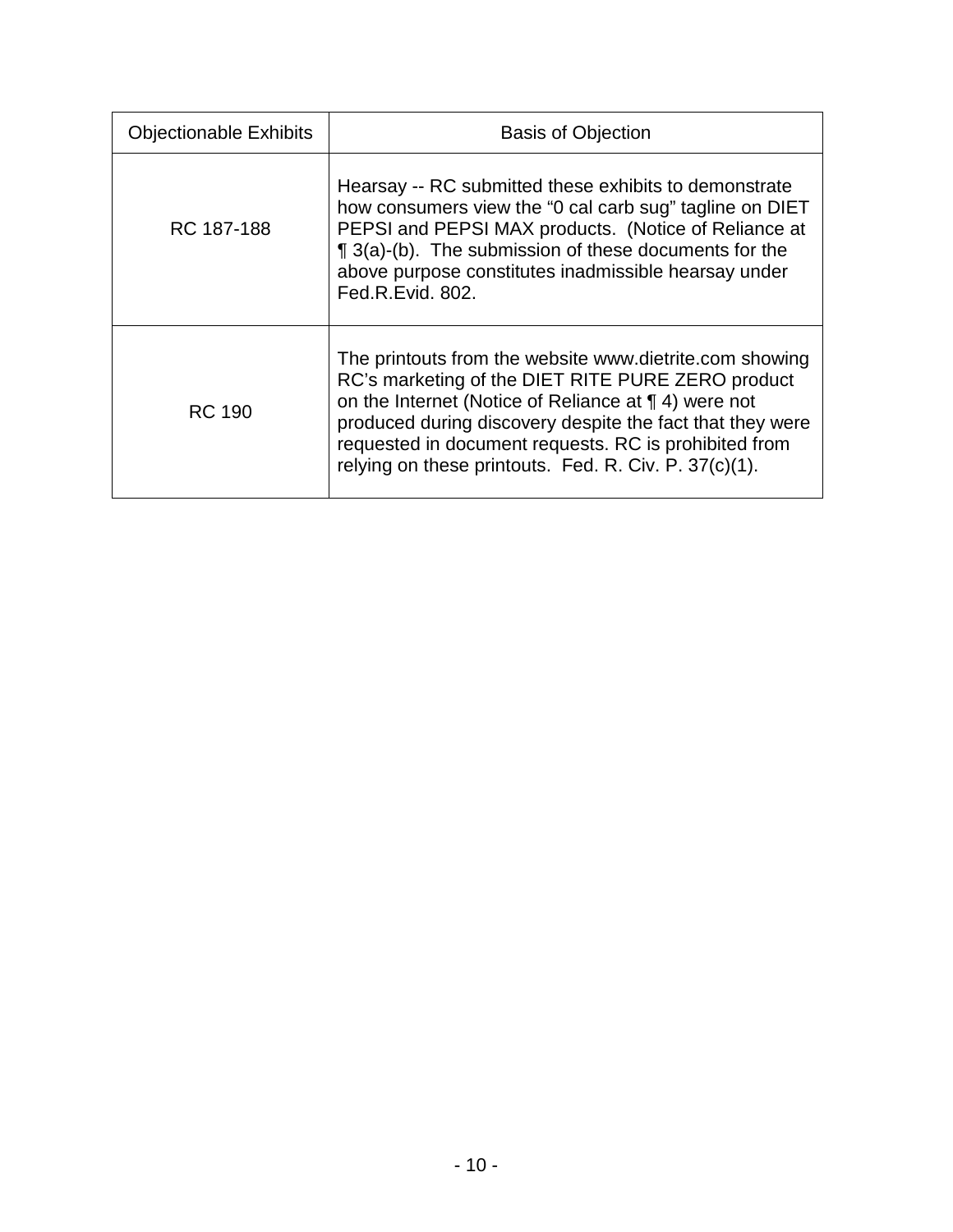## III. **Objections to Portions of Opposers' Notice of Reliance on Official Records**

For the reasons stated below, TCCC requests that the Board exclude the

following exhibits submitted by RC from the record in these proceedings:

| <b>Objectionable Exhibits</b> | <b>Basis of Objection</b>                                                                                                                                                                                                                                                                                                                                                                                                                                                                                                                                                                                                                                                                                                                                                                                                                                                                                                                                                                                                                                                  |  |  |
|-------------------------------|----------------------------------------------------------------------------------------------------------------------------------------------------------------------------------------------------------------------------------------------------------------------------------------------------------------------------------------------------------------------------------------------------------------------------------------------------------------------------------------------------------------------------------------------------------------------------------------------------------------------------------------------------------------------------------------------------------------------------------------------------------------------------------------------------------------------------------------------------------------------------------------------------------------------------------------------------------------------------------------------------------------------------------------------------------------------------|--|--|
| RC 192 - 235                  | RC submitted these applications and registrations to<br>show that companies and individuals have sought to use<br>the term or numeral "zero" in connection with beverage<br>products. (Notice of Reliance $\P$ 1 (a)-(rr); 2 (a)-(w)).<br>Third party applications and registrations are only<br>probative to show that the application has been filed or<br>the registration issued. They are not probative of use of<br>the mark. Nike, Inc. v. WNBA Enterprises, LLC, 85<br>USPQ2d 1187, 1200 (TTAB 2007) (not evidence of use);<br>Nike Inc. v. Maher, 100 USPQ2d 1018, 1028 (TTAB<br>2011) (little probative value because they tell nothing<br>about whether the marks are being used or the manner of<br>such use); St. Louis Janitor Supply Co. v. Abso-Clean<br>Chemical Co., 196 USPQ 778, 780 n.4 (TTAB 1977);<br>Freedom Federal Savings & Loan Ass'n v. Heritage<br>Federal Savings & Loan Ass'n, 210 USPQ 227, 231<br>(TTAB 1981) (third-party use of marks without more is not<br>probative of the impact that such marks have on<br>consumer perceptions). |  |  |
| RC 282-283                    | Relevance -- RC submitted United Kingdom decisions<br>regarding ZERO. (Notice of Reliance ¶ 8 (a)-(b)). These<br>foreign decisions are irrelevant and should be excluded<br>under Fed.R.Evid. 402.                                                                                                                                                                                                                                                                                                                                                                                                                                                                                                                                                                                                                                                                                                                                                                                                                                                                         |  |  |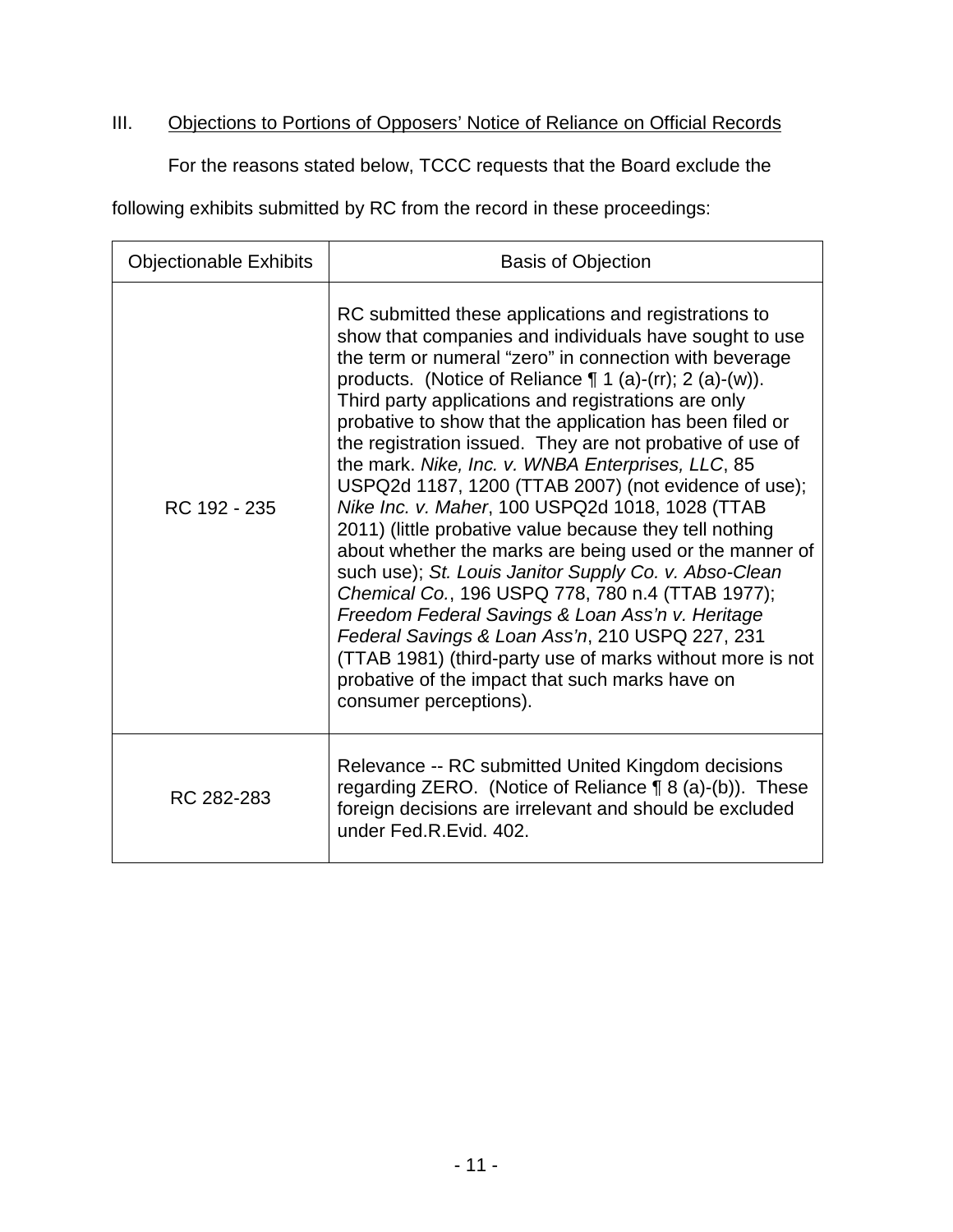### IV. Objections to Opposers' Second Notice of Reliance on Printed Publications

For the reasons stated below, TCCC requests that the Board exclude the

following exhibits submitted by RC from the record in these proceedings:

| <b>Objectionable Exhibits</b> | <b>Basis of Objection</b>                                                                                                                                                                                                                                                                                                                                                 |  |
|-------------------------------|---------------------------------------------------------------------------------------------------------------------------------------------------------------------------------------------------------------------------------------------------------------------------------------------------------------------------------------------------------------------------|--|
| RC 309-313                    | RC submitted these exhibits to show the existence of<br>third parties who use the term or numeral zero in<br>connection with their beverage products and to show that<br>zero is generic and/or descriptive. ((Notice of Reliance ¶<br>1 (a)-(e)). The submission of these documents for the<br>above purposes constitutes inadmissible hearsay under<br>Fed.R.Evid. 802. |  |

## V. Objections To Portions of Opposers' Notice of Reliance on Additional Portions Of Deposition Testimony Of Opposers' Witnesses

RC identified in its Notice of Reliance additional portions of the discovery

depositions of its witnesses on the basis that these additional portions are necessary so

that the designations submitted by TCCC are not misleading. However, RC's counter

designations listed below are not responsive to TCCC's designations and therefore do

not serve to make TCCC's designations not misleading.

For the reasons stated above, TCCC requests that the Board not consider the

following counter designations made by RC that are not responsive to TCCC's

designations: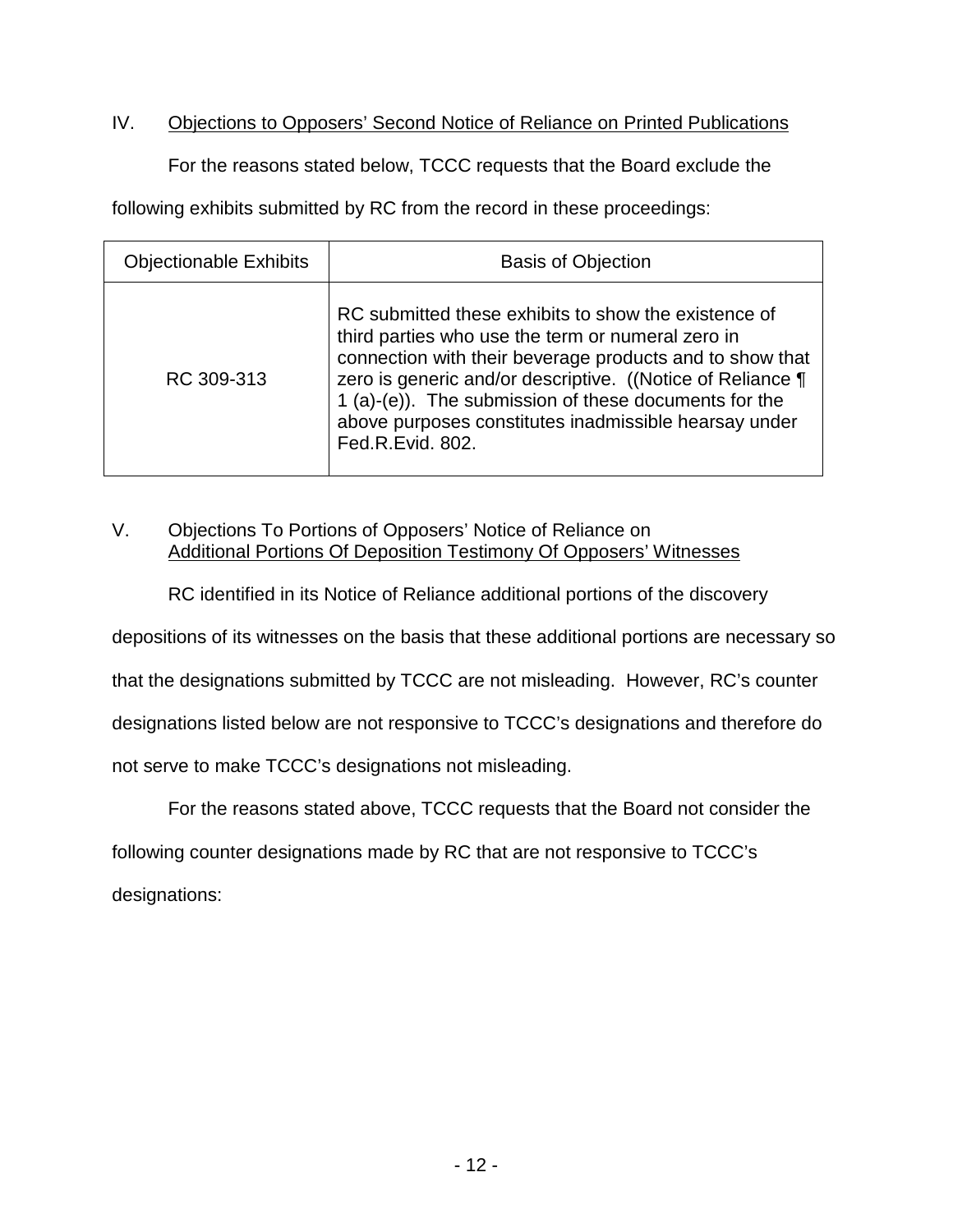| Exhibit No.   | Deponent  | <b>Challenged Counter-</b><br>Designations                                                                                                  |
|---------------|-----------|---------------------------------------------------------------------------------------------------------------------------------------------|
| <b>RC 314</b> | Springate | 98:13-16<br>146:6-11<br>164:16-25<br>165:2-13, 19-25<br>166:2-3, 8-13                                                                       |
| <b>RC 315</b> | Schleiden | $66:18 - 67:8$<br>$71:24 - 72:16$                                                                                                           |
| <b>RC 316</b> | Jacobs    | $6:19 - 8:12$<br>$28:2 - 29:8$<br>$32:7 - 33:2$<br>$39:20 - 42:25$<br>$53:25 - 55:18$<br>72:5-17<br>$73:19 - 75:1$<br>110:8-12<br>144:22-25 |

Respectfully submitted,

KING & SPALDING LLP

/Bruce W. Baber/

Bruce W. Baber Kathleen E. McCarthy Emily B. Brown

1180 Peachtree Street Atlanta, Georgia 30309 404-572-4600

Attorneys for Applicant and Opposer THE COCA-COLA COMPANY